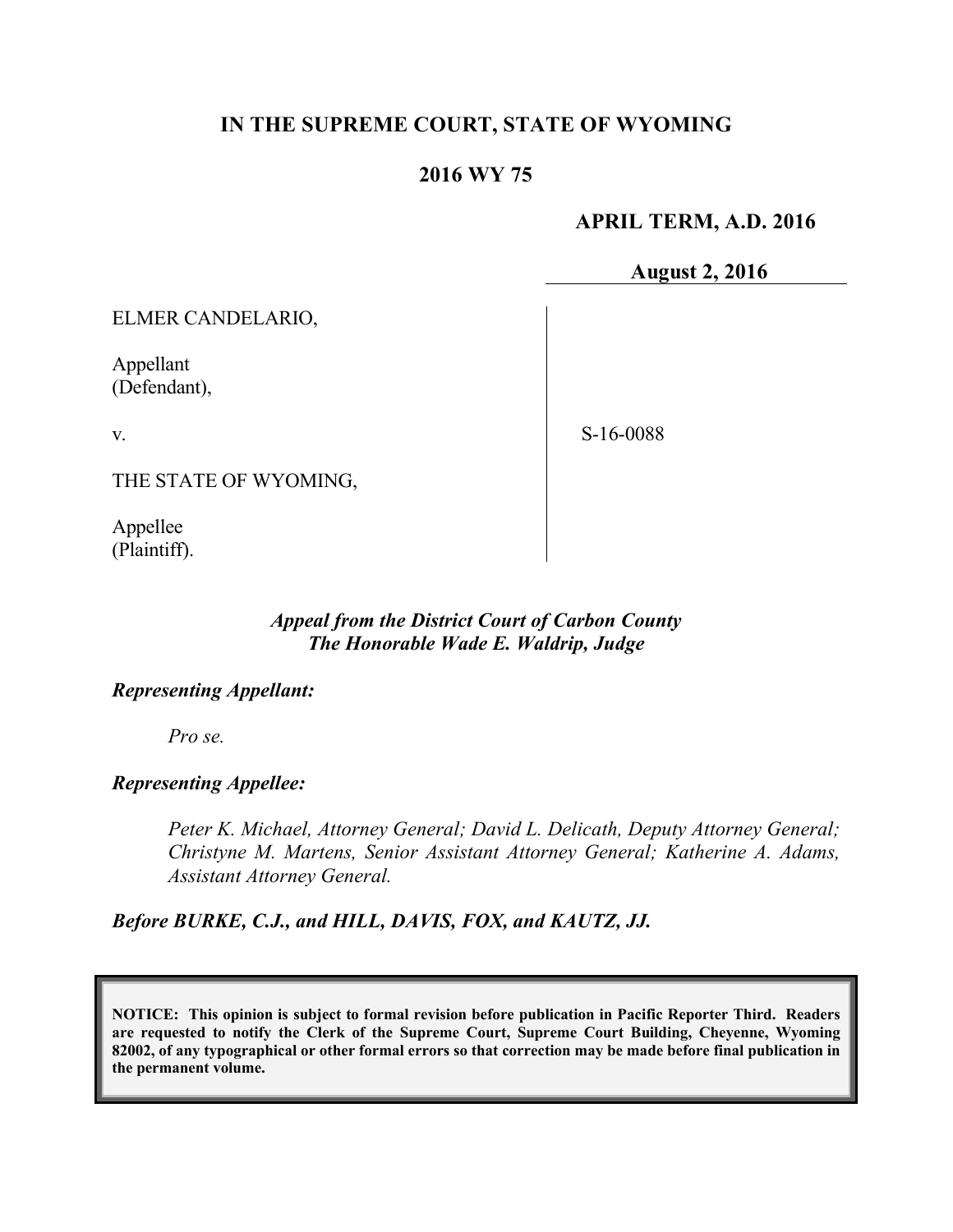#### **BURKE, Chief Justice.**

[¶1] Appellant, Elmer Candelario, challenges the district court's decision to deny his W.R.Cr.P. 35(a) motion to correct an illegal sentence. We will affirm.

### *ISSUE*

[¶2] Appellant presents a single issue: Did the district court abuse its discretion when it denied his motion to correct an illegal sentence?

### *FACTS*

[¶3] On November 20, 2012, pursuant to a plea agreement, Appellant pled no contest to charges of larceny, burglary, and possession of a controlled substance, marijuana, with intent to deliver. The district court accepted the pleas and sentenced Appellant to prison terms of six to nine years on the larceny charge and six to nine years on the burglary charge, with the sentences to run concurrently. The district court also sentenced Appellant to five to ten years on the possession of a controlled substance with intent to deliver charge, to be served consecutively to the other sentences. In accordance with the plea agreement, the district court awarded Appellant credit for 666 days previously served in confinement, applying that credit to both the larceny and the burglary sentences. Appellant remained in the county jail from November 20 to December 19, a total of twenty-nine days, before he was transferred to a Wyoming Department of Corrections facility.

[¶4] On February 22, 2016, Appellant filed a motion to correct an illegal sentence. He asserted that his sentence was illegal because he had not received credit for the twentynine days he spent in the county jail after he was sentenced but before he was transferred to the state facility. The district court denied the motion, and Appellant filed a timely appeal.

### *STANDARD OF REVIEW*

[¶5] When we review a district court's decision on a motion to correct an illegal sentence, we apply this standard of review:

> Sentencing decisions are normally within the discretion of the trial court. *Bitz v. State*, 2003 WY 140, ¶ 7, 78 P.3d 257, 259 (Wyo. 20003). "Such discretion is limited, however, inasmuch as a court may not enter an illegal sentence. A sentence is illegal if it violates the constitution or other law." *In re CT*, 2006 WY 101, ¶ 8, 140 P.3d 643, 646 (Wyo. 2006) (internal case citation omitted). Whether a sentence is illegal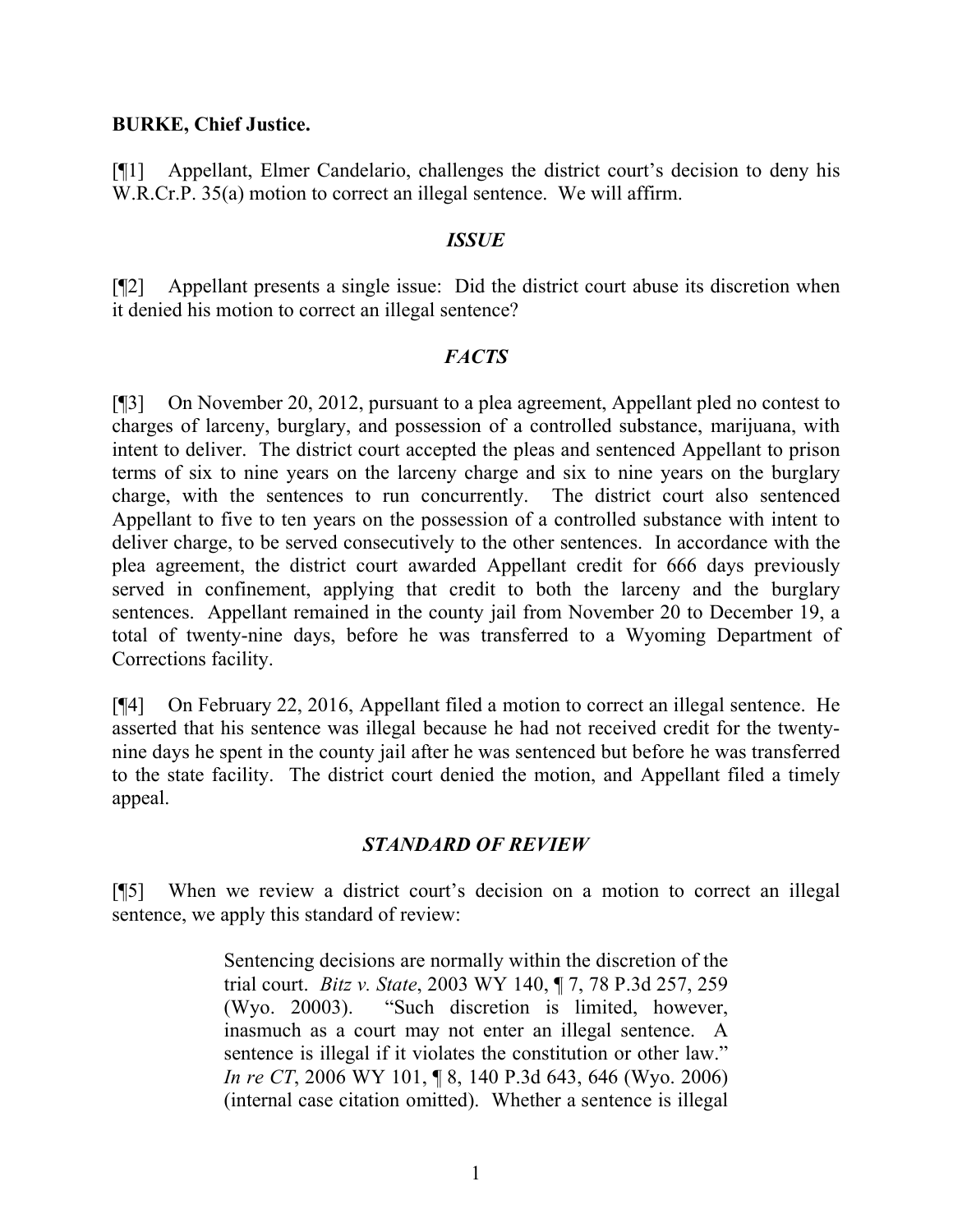is a question of law, which we review *de novo*. *Manes v. State*, 2007 WY 6, ¶ 7, 150 P.3d 179, 181 (Wyo. 2007).

*Endris v. State*, 2010 WY 73, ¶ 13, 233 P.3d 578, 581 (Wyo. 2010) (quoting *Jackson v. State*, 2009 WY 82, ¶ 6, 209 P.3d 897, 898-99 (Wyo. 2009)).

### *DISCUSSION*

[¶6] In arriving at an appropriate sentence, a district court must award credit for presentence confinement. "Presentence confinement is incarceration resulting from the failure to post bond on the offense for which the sentence is entered," but it does not include "'other confinement that would continue to exist without regard' for the posting of bond on that offense." *Cothren v. State*, 2013 WY 125, ¶ 27, 310 P.3d 908, 915 (Wyo. 2013) (quoting *Sweets v. State*, 2001 WY 126, ¶ 5, 36 P.3d 1130, 1131 (Wyo. 2001)). A sentence that does not include proper credit constitutes an illegal sentence. *Hagerman v. State*, 2011 WY 151, ¶ 12, 264 P.3d 18, 21 (Wyo. 2011). In determining proper credit, the district court must award "a day of presentence credit for any part of a day spent in confinement." *Cothren*, ¶ 27, 310 P.3d at 915.

[¶7] The district court satisfied those requirements when it awarded Appellant 666 days credit for the time he was taken into custody on January 25, 2011, through his sentencing on November 20, 2012. Appellant does not challenge the district court's calculation of his credit for presentence incarceration. Instead, he challenges the district court's failure to award credit for the time he spent in county jail after he was sentenced. That time in custody, however, is not "presentence" confinement. It occurred after Appellant was sentenced. As we observed in *Tallerdy v. State*, 2014 WY 47, ¶ 10, 322 P.3d 47, 49 (Wyo. 2014), "at the time of sentencing, it would not have been possible for the district court to award presentence credit for time that would be served until some unknown date in the future when he would be relocated to the state penitentiary."

[¶8] Although couched in terms of presentence confinement, it is apparent that Appellant is not contending that he did not receive proper credit for presentence confinement. Rather, he is asserting that he has not been given credit for time he spent in county jail after being sentenced. The crux of Appellant's claim is that the Wyoming Department of Corrections has failed to give him credit for those twenty-nine days. In essence, he is challenging the administration of his sentence by the Department of Corrections. This does not provide a proper basis for relief under Rule 35.

[¶9] Claims regarding the administration of a sentence by the Department of Corrections cannot be pursued through a motion to correct an illegal sentence. *Barela v. State*, 2016 WY 68,  $\P$ 9, <u>\_\_\_</u> P.3d \_\_\_, \_\_\_ (Wyo. 2016) ("Appellant's claims pertain to how his sentence has been administered by the Department of Corrections and the Board of Parole rather than the legality of his underlying sentence. Accordingly, Rule 35 does